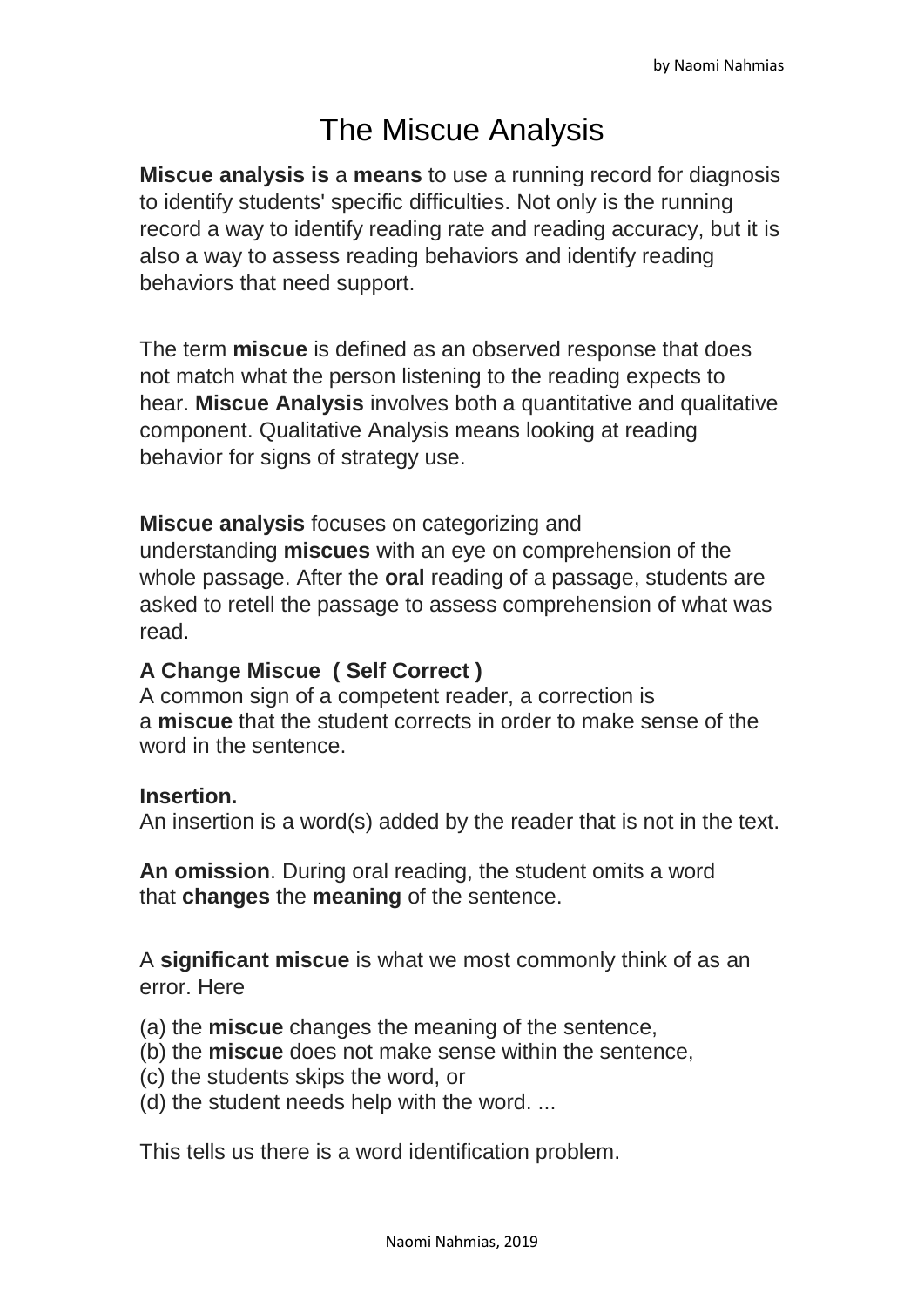## **Types of Miscues**

a) **A substitution miscue:** a substitution miscue happens when a reader substitutes incorrect words or phrases to replace the correct text.

"And my dad **don't** give us any more money"

**"**And my dad **won't** give us any more money**"**

The substituted word 'don't' for 'won't' means he has not been giving money at all. It shows the participant's weakness. Semantically, the word substituted does not change the meaning within the whole passage. This reflects the participant's strength.

'Something fell out of her bag'. In this sentence the preposition 'of' was substituted with the preposition 'from', the same parts of speech. The participant had made use of the consonant letter 'f' the ending initial, possibly to recognize the word 'from' for 'of'. The pronunciation of the word substituted is unacceptable in the phonic cueing system because there is no phonic similarity and graphically, there is no similarity between the word substituted and the word in print. Therefore, it exhibits the participant's weakness. Grammatically, the word substituted fits correctly into the sentence and it makes sense within the whole passage. The meaning is not changed either syntactically or semantically. Hence, the miscue is coded as the participant's strength**.**

b) **Insertion miscue:** an insertion miscue is when the reader reads words that are not in the text.

**"We can go on ^ the ghost train,"** The preposition **'in'** is added in between the words. The addition of the word 'in' makes the sentence ungrammatical as it is redundant. It is coded as the participant's weakness.

c) **Omission miscue:** omission miscue is when a reader does not read words that are in the text.

"**My mum hasn't got any jobs for us**". The verb **'got'** is omitted. Omission led to an incorrect sentence.